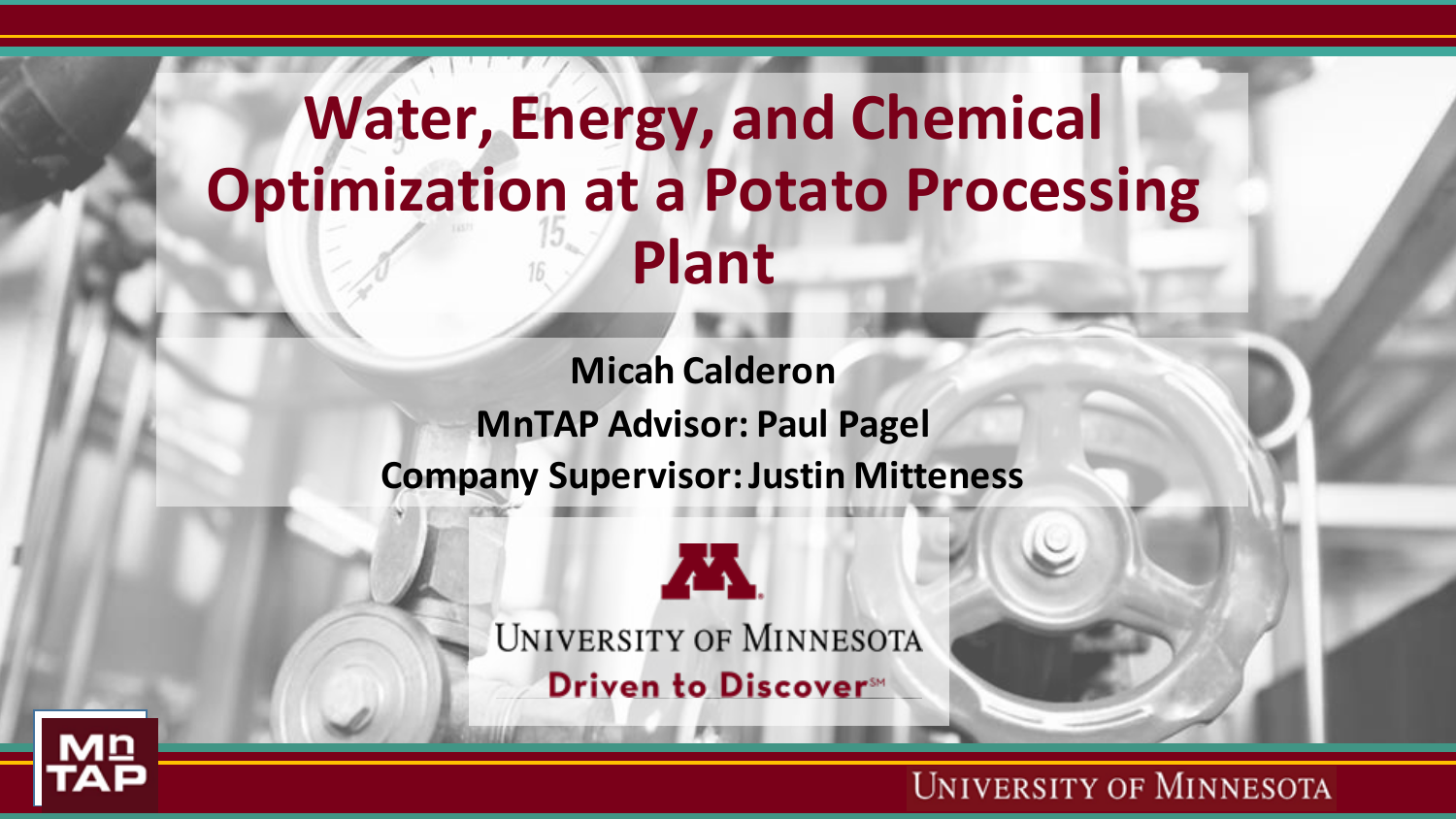## **Company Background**



#### **Lamb Weston**

•Founded in 1950 by F. Gilbert in Weston, Oregon •Are the #1 frozen potato product producer in the US •Products are found in over 100 countries

•24 plants employ 6,000+ people around the world

### **Park Rapids Plant**

Park Rapids rac Minneapolis St. Paul oller

•Constructed in 1981 and began a joint venture with RDO frozen in 1992.

•The 500,000 sq. ft. plant employs 429 hourly and 50 salary employees.

•Produces 450 million pounds of French fries and other food products every year.

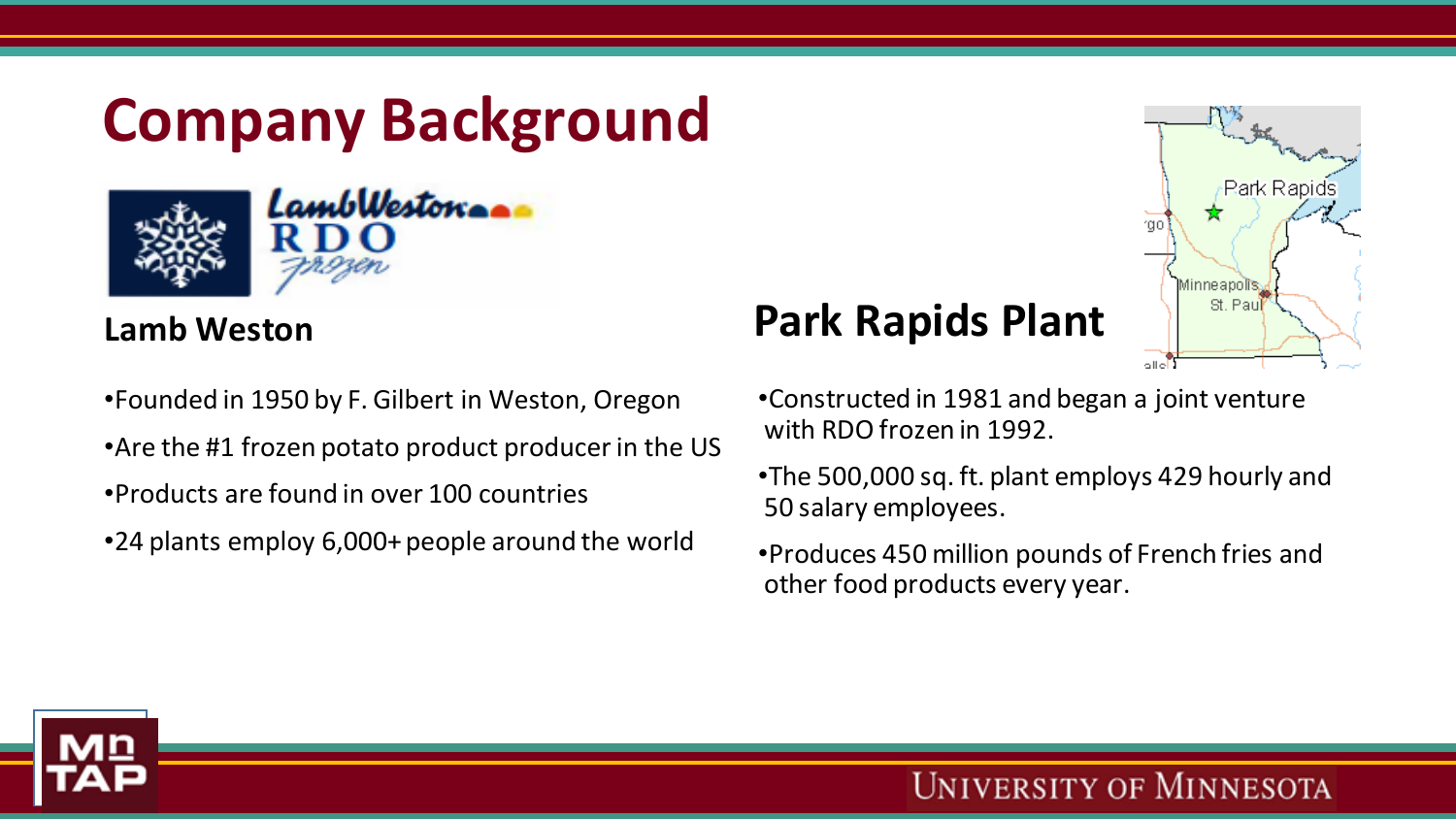# **Project Overview**

## **Goals**

•**Identify any and all areas where improvement or optimization can be had**

- •**Look at water, energy, and chemical reduction**
- •**Line 1 Blancher had the largest opportunity**
- •**Maximize output and minimize consumption**

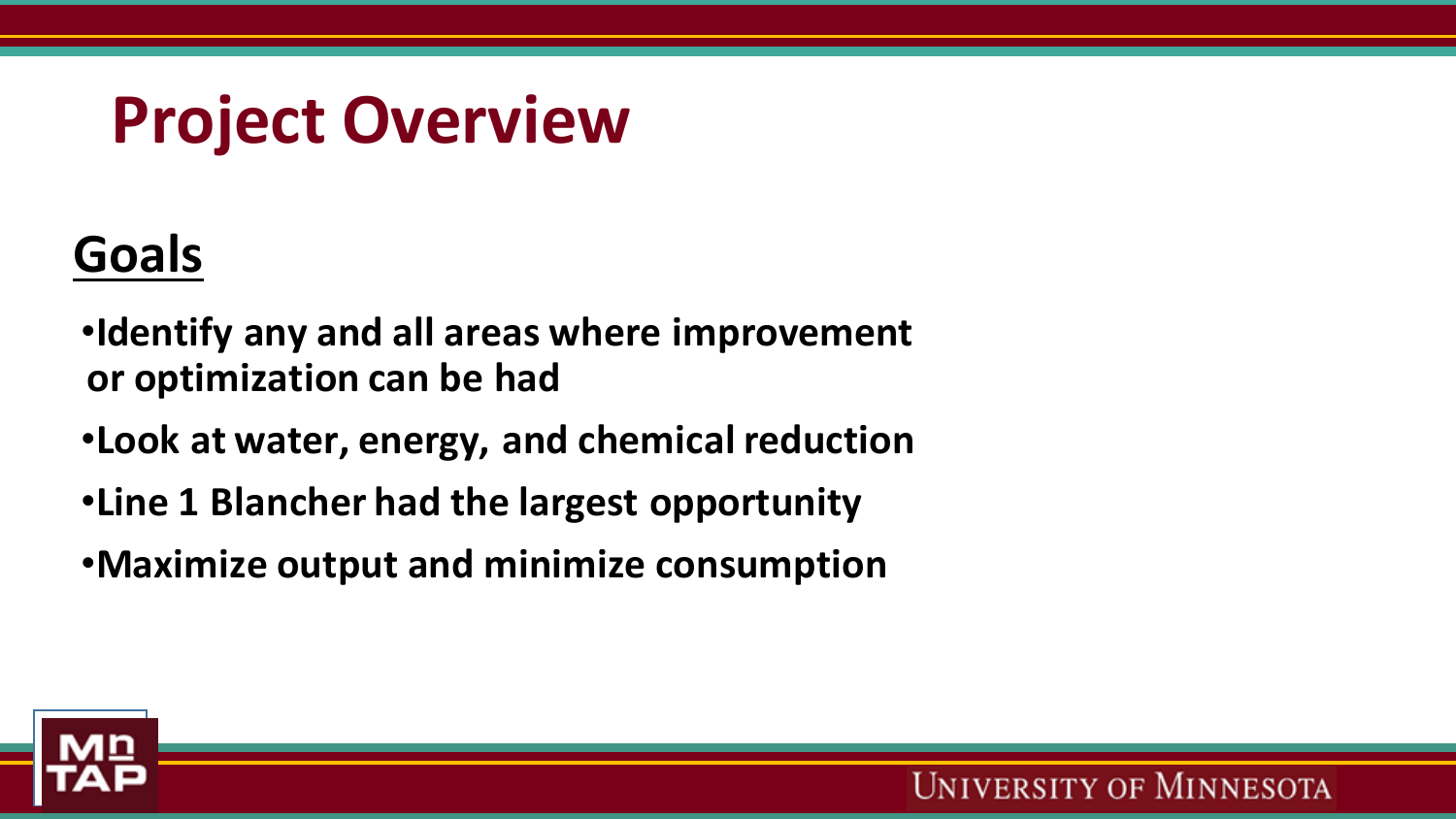# **What is blanching?**

- **Removes sugars and starches from the product**
- **Helps preserve the product**
- **Effects texture, color, and lifespan**



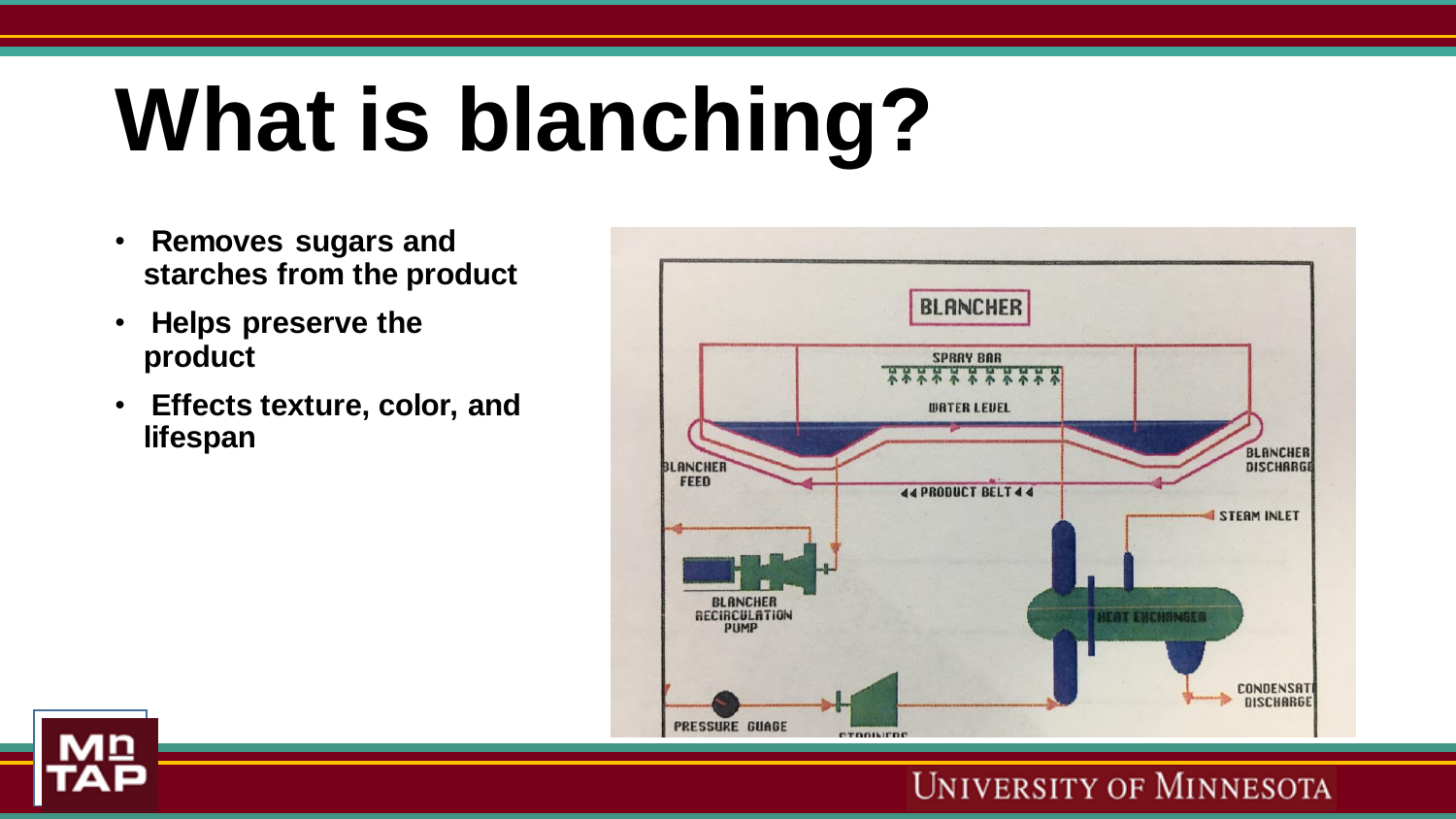## **Approach: Blancher Recommendation Methods**

- •Take readings of blancher water quality
- •Track and record all of the data
- •Develop solutions
- •Calculate potential savings and costs



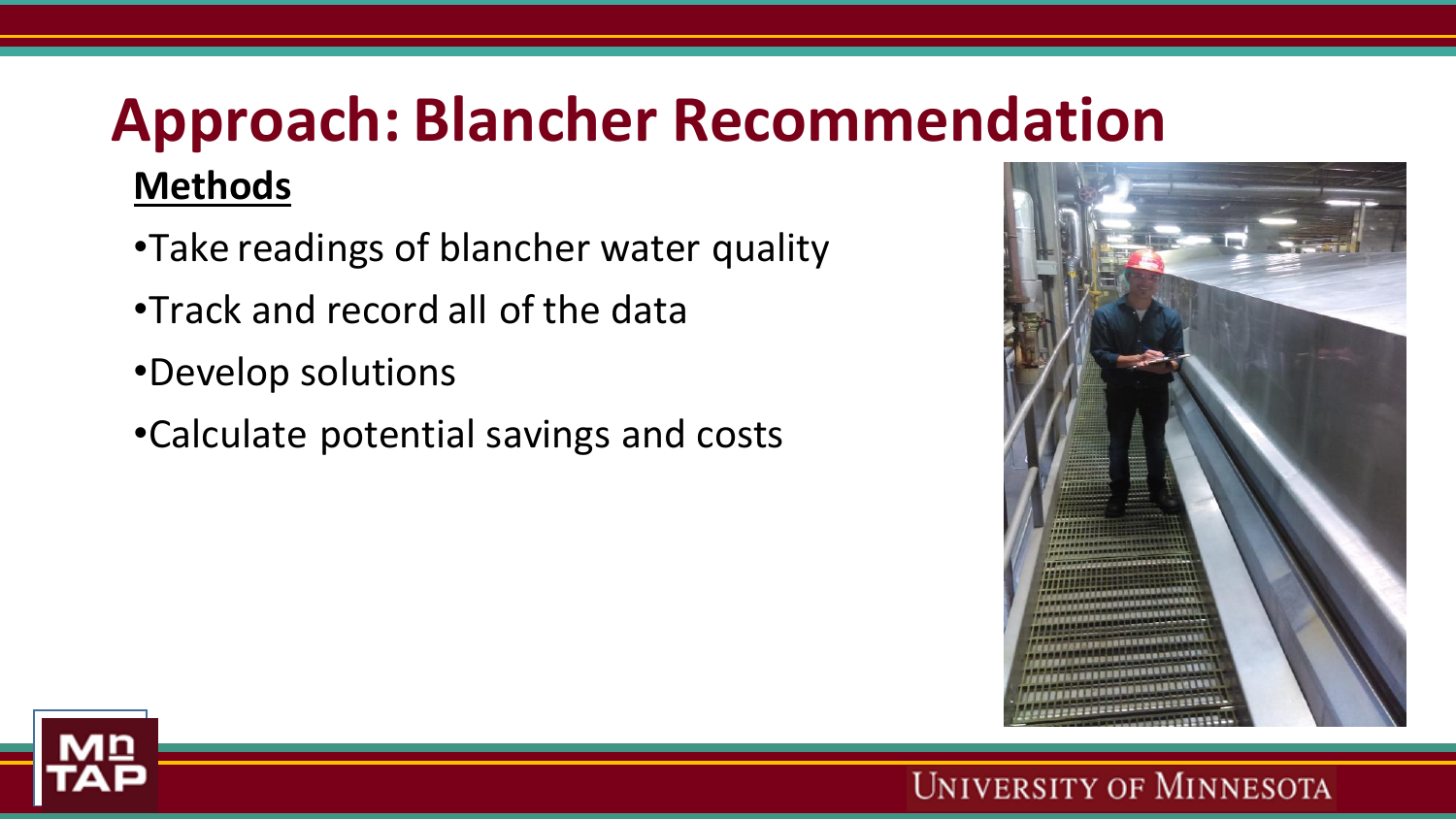## **Solution**

- •Add turbidity sensors in the line 1 blancher
- •Configure the sensors to signal the water control valve based off continuous water quality readings

#### **Why**

- •Similar solutions can be applied to other blanchers
- •Large potential for reduction
- •Saves both water and natural gas



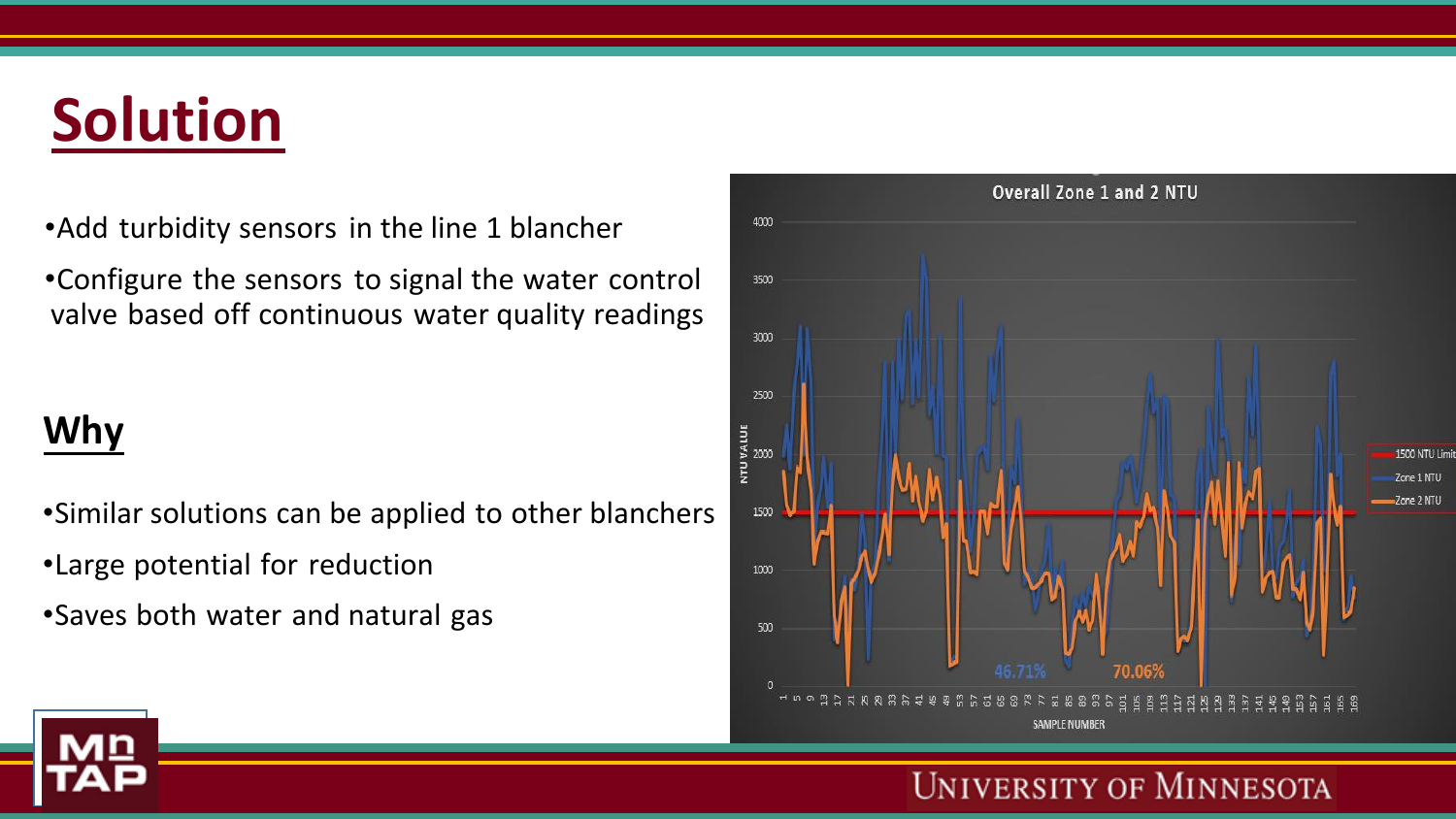## **Primary Recommendation**

| <b>Recommendation</b>                                                     | <b>Annual Reduction</b>                        | <b>Total</b><br><b>Cost</b> | <b>Annual</b><br><b>Savings</b> | <b>Payback</b><br><b>Period</b> | <b>Status</b> |
|---------------------------------------------------------------------------|------------------------------------------------|-----------------------------|---------------------------------|---------------------------------|---------------|
| <b>Install Turbidity</b><br><b>Sensors in both Zones</b><br>of Blancher 1 | 9,930,000 Gallons<br>of water<br>59,000 Therms | <b>TBD</b>                  | \$41,000                        | <b>TBD</b>                      | Recommended   |



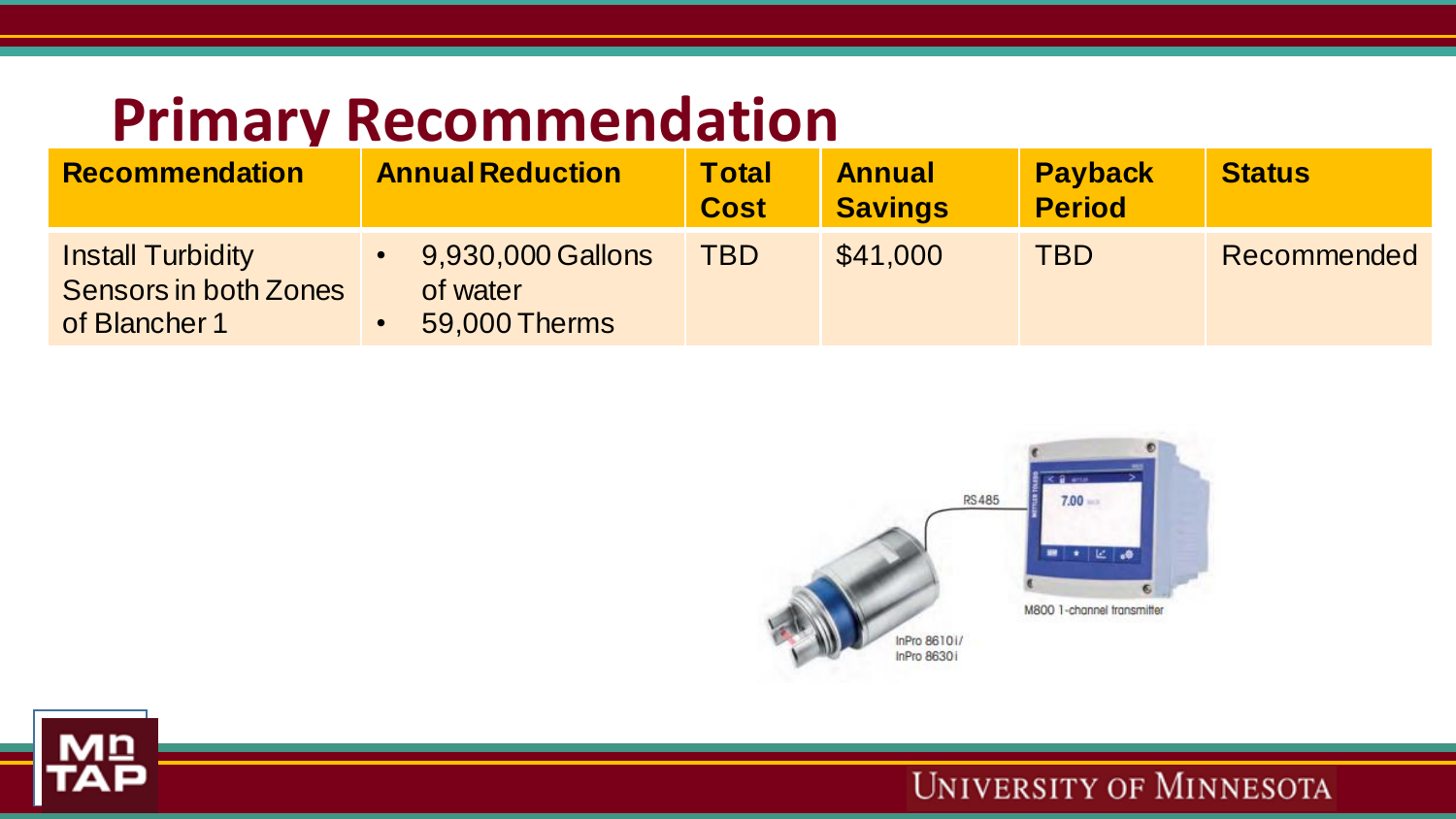## **Solutions**

| <b>Recommendation</b>                                 | <b>Annual reduction</b>                                                  | <b>Total</b><br><b>cost</b> | <b>Annual</b><br><b>savings</b> | <b>Payback</b><br>period | <b>Status</b> |
|-------------------------------------------------------|--------------------------------------------------------------------------|-----------------------------|---------------------------------|--------------------------|---------------|
| Install turbidity sensors                             | 9,930,000 gallons of water<br>59,000 therms                              | <b>TBD</b>                  | \$41,000                        | <b>TBD</b>               | Recommended   |
| Upgrade fluorescent hi-<br>bays to LED hi-bays        | 245,700 kWh<br>241 hours of labor                                        | \$132,100                   | \$41,300                        | 3.2 Years                | Recommended   |
| Increase time interval on<br>entryway foamer stations | 568 gallons of chemical<br>solution, 825 pounds of<br>hazardous chemical | Labor                       | \$10,900                        | Immediate                | Implemented   |
| QA sample return                                      | 42,000 Pounds of finished<br>product                                     | Labor                       | \$13,000                        | Immediate                | Recommended   |
| Feedwater pump VFD                                    | 342,200 kWh                                                              | \$110,000                   | \$31,200                        | 3.5 Years                | Investigating |